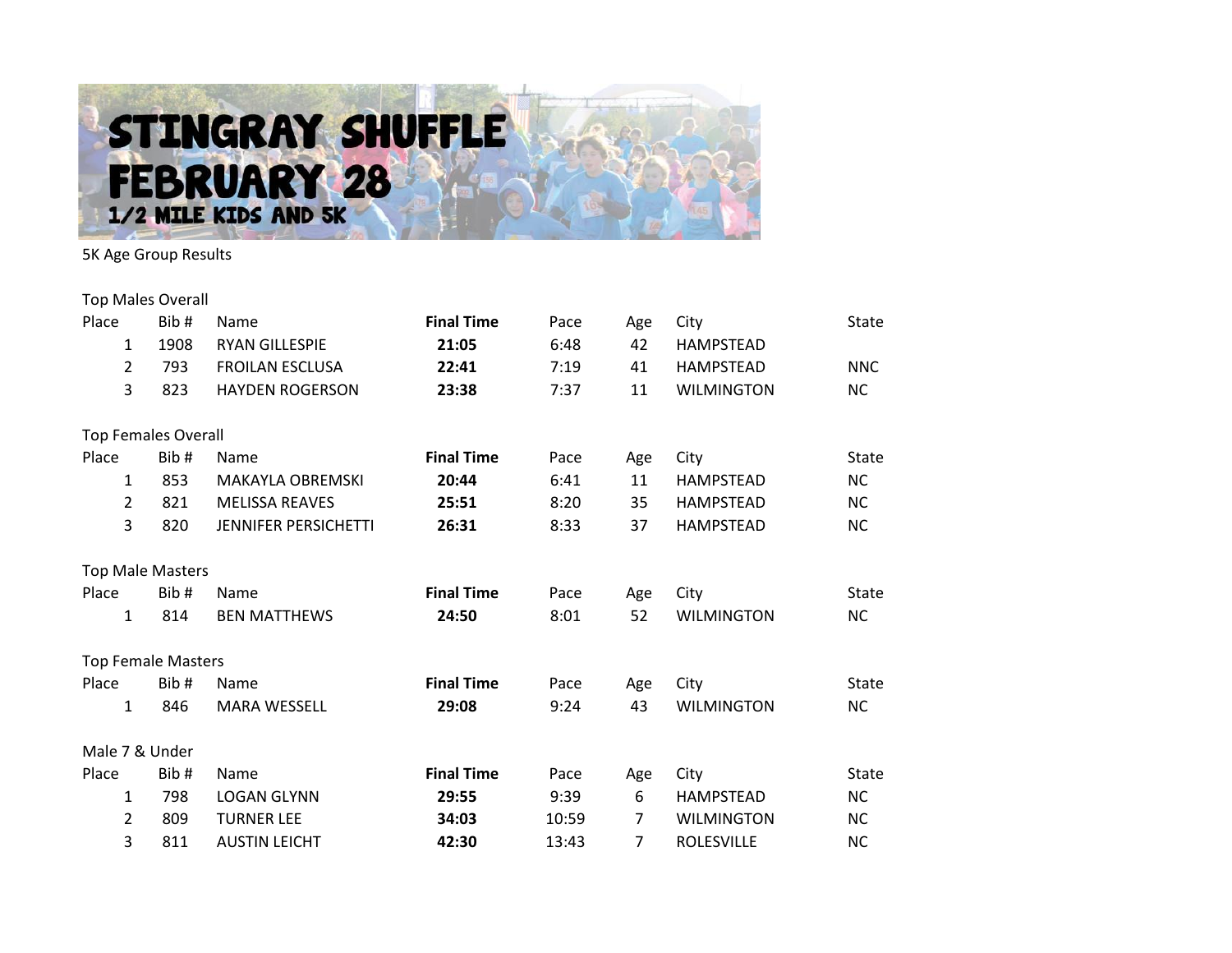| Male 8 - 10 |  |  |  |  |  |
|-------------|--|--|--|--|--|
|-------------|--|--|--|--|--|

| Place<br>$\mathbf{1}$<br>$\overline{2}$ | Bib#<br>838<br>849 | Name<br><b>RINCON WATSON</b><br><b>WYATT HOLLOWAY</b> | <b>Final Time</b><br>24:42<br>25:25 | Pace<br>7:58<br>8:12 | Age<br>10<br>10 | City<br>SNEADSFERRY | <b>State</b><br>N <sub>C</sub><br><b>NC</b> |
|-----------------------------------------|--------------------|-------------------------------------------------------|-------------------------------------|----------------------|-----------------|---------------------|---------------------------------------------|
| 3                                       | 847                | <b>SETH SIMMONS</b>                                   | 29:49                               | 9:37                 | 9               | <b>SURF CITY</b>    |                                             |
| 4                                       | 831                | <b>GAVIN STEINER</b>                                  | 29:59                               | 9:40                 | 9               | <b>WILMINGTON</b>   | <b>NC</b>                                   |
| 5                                       | 836                | <b>GARRETT WEST</b>                                   | 30:51                               | 9:57                 | 10              | <b>WILMINGTON</b>   | <b>NC</b>                                   |
| 6                                       | 801                | <b>CONNOR HINSON</b>                                  | 35:40                               | 11:30                | 8               | <b>HAMPSTEAD</b>    | <b>NC</b>                                   |
| Male 11 - 13                            |                    |                                                       |                                     |                      |                 |                     |                                             |
| Place                                   | Bib#               | Name                                                  | <b>Final Time</b>                   | Pace                 | Age             | City                | <b>State</b>                                |
| $\mathbf{1}$                            | 804                | <b>SAMMY HOLLAND</b>                                  | 26:28                               | 8:32                 | 12              | <b>WILMINGTON</b>   | <b>NC</b>                                   |
| $\overline{2}$                          | 852                | <b>HUNTER VOORHEES</b>                                | 35:49                               | 11:33                | 11              | SNEADSFERRY         | <b>NC</b>                                   |
| Male 30 - 39                            |                    |                                                       |                                     |                      |                 |                     |                                             |
| Place                                   | Bib#               | Name                                                  | <b>Final Time</b>                   | Pace                 | Age             | City                | <b>State</b>                                |
| $\mathbf{1}$                            | 806                | <b>GREG LAW</b>                                       | 23:54                               | 7:43                 | 31              | <b>WILMINGTON</b>   | <b>NC</b>                                   |
| $\overline{2}$                          | 783                | <b>SCOTT BARRIOS</b>                                  | 28:55                               | 9:20                 | 34              | <b>HAMPSTEAD</b>    | <b>NC</b>                                   |
| 3                                       | 842                | <b>RICKEY GARLAND</b>                                 | 34:46                               | 11:13                | 39              | <b>HAMPSTEAD</b>    | <b>NC</b>                                   |
| 4                                       | 812                | <b>JARED LEICHT</b>                                   | 42:31                               | 13:43                | 38              | <b>ROLESVILLE</b>   | <b>NC</b>                                   |
| Male 40 - 49                            |                    |                                                       |                                     |                      |                 |                     |                                             |
| Place                                   | Bib#               | Name                                                  | <b>Final Time</b>                   | Pace                 | Age             | City                | <b>State</b>                                |
| $\mathbf{1}$                            | 791                | <b>KEVIN DWYER</b>                                    | 26:53                               | 8:40                 | 40              | <b>WILMINGTON</b>   | <b>NC</b>                                   |
| $\overline{2}$                          | 781                | <b>COURTNEY ATKINSON</b>                              | 30:29                               | 9:50                 | 40              | <b>WILMINGTON</b>   | <b>NC</b>                                   |
| 3                                       | 802                | <b>SHAWN HINSON</b>                                   | 38:01                               | 12:16                | 43              | <b>HAMPSTEAD</b>    | <b>NC</b>                                   |
| Male 50+                                |                    |                                                       |                                     |                      |                 |                     |                                             |
| Place                                   | Bib#               | Name                                                  | <b>Final Time</b>                   | Pace                 | Age             | City                | <b>State</b>                                |
| $\mathbf{1}$                            | 785                | <b>JAMES BUNTING</b>                                  | 31:22                               | 10:07                | 69              | <b>HAMPSTEAD</b>    | <b>NC</b>                                   |
| $\overline{2}$                          | 827                | <b>MARTY SEVEK</b>                                    | 33:33                               | 10:49                | 74              | <b>HAMPSTEAD</b>    | <b>NC</b>                                   |
| 3                                       | 795                | <b>JAMES GAYFORD</b>                                  | 35:59                               | 11:36                | 75              | <b>ROCKY POINT</b>  | <b>NC</b>                                   |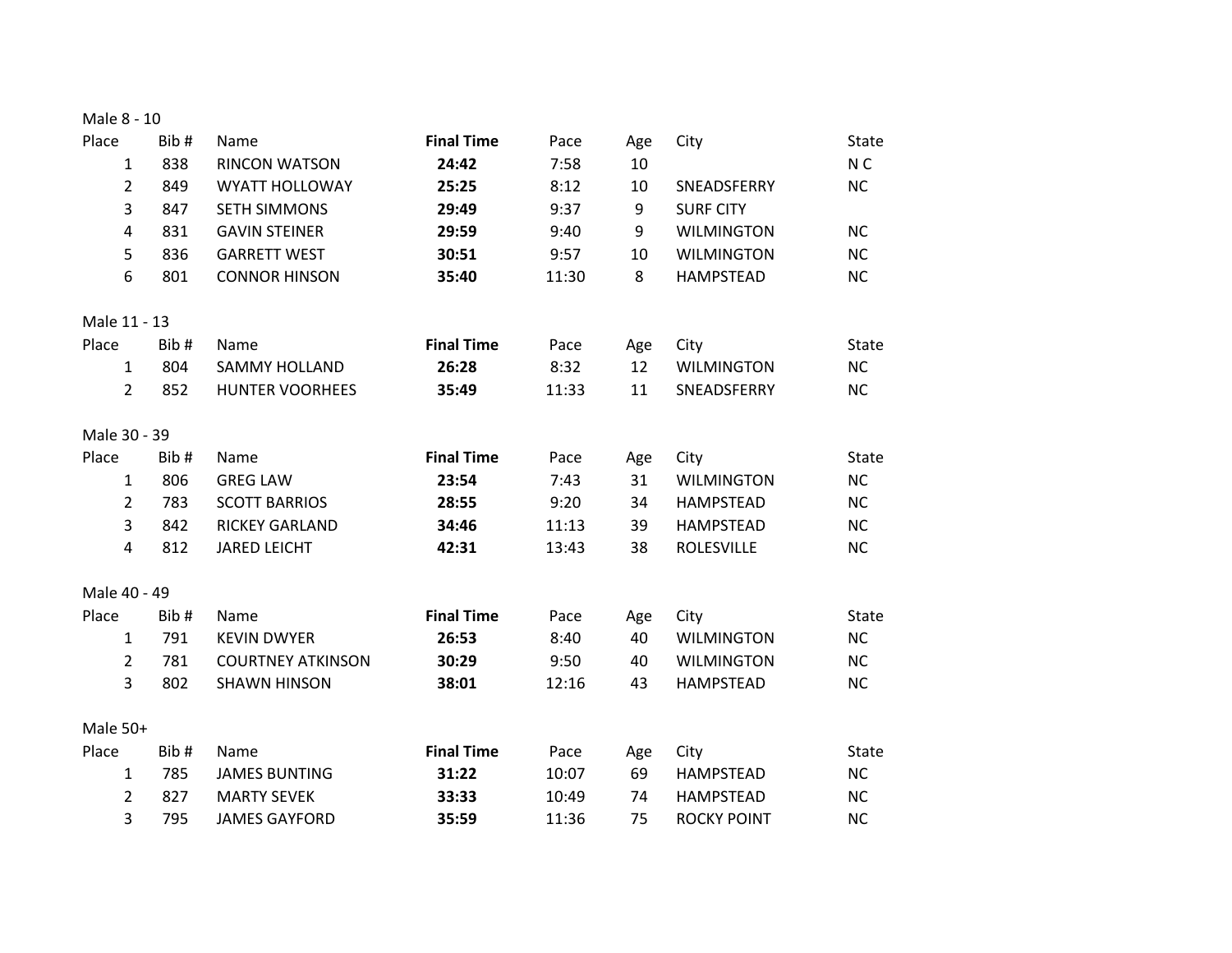| Female 7 & Under |      |                         |                   |       |     |                    |              |
|------------------|------|-------------------------|-------------------|-------|-----|--------------------|--------------|
| Place            | Bib# | Name                    | <b>Final Time</b> | Pace  | Age | City               | <b>State</b> |
| 1                | 841  | <b>SADIE GARLAND</b>    | 34:45             | 11:13 | 6   | <b>HAMPSTEAD</b>   | <b>NC</b>    |
| Female 8 - 10    |      |                         |                   |       |     |                    |              |
| Place            | Bib# | Name                    | <b>Final Time</b> | Pace  | Age | City               | <b>State</b> |
| $\mathbf{1}$     | 788  | <b>OLIVIA COLE</b>      | 29:00             | 9:21  | 8   | <b>ROCKY POINT</b> | <b>NC</b>    |
| $\overline{2}$   | 851  | <b>OLIVIA VOORHEES</b>  | 29:38             | 9:34  | 9   | SNEADSFERRY        | <b>NC</b>    |
| 3                | 840  | <b>EMMA GARLAND</b>     | 33:13             | 10:43 | 9   | <b>HAMPSTEAD</b>   | <b>NC</b>    |
| 4                | 843  | <b>JAELYN JONES</b>     | 33:39             | 10:51 | 8   | <b>HAMPSTEAD</b>   | <b>NC</b>    |
| 5                | 784  | <b>LANEY BULLARD</b>    | 33:41             | 10:52 | 8   | <b>BURGAW</b>      | <b>NC</b>    |
| 6                | 830  | <b>EVELYN STEINER</b>   | 41:26             | 13:22 | 8   | <b>WILMINGTON</b>  | <b>NC</b>    |
| $\overline{7}$   | 854  | <b>BETHANY RHODES</b>   | 41:36             | 13:25 | 8   | <b>HAMPSTEAD</b>   | <b>NC</b>    |
| Female 11 - 13   |      |                         |                   |       |     |                    |              |
| Place            | Bib# | Name                    | <b>Final Time</b> | Pace  | Age | City               | <b>State</b> |
| $\mathbf{1}$     | 818  | LUCY NESTOR-DOWLING     | 29:50             | 9:37  | 13  | <b>HAMPSTEAD</b>   | <b>NC</b>    |
| $\overline{2}$   | 800  | <b>ELIZABETH GRECO</b>  | 30:15             | 9:45  | 12  | <b>HAMPSTEAD</b>   | <b>NC</b>    |
| 3                | 839  | <b>HANNAH WATSON</b>    | 31:18             | 10:06 | 13  |                    | <b>NC</b>    |
| Female 20 - 29   |      |                         |                   |       |     |                    |              |
| Place            | Bib# | Name                    | <b>Final Time</b> | Pace  | Age | City               | State        |
| $\mathbf{1}$     | 837  | <b>ASHLEY YATES</b>     | 33:01             | 10:39 | 26  | <b>WILMINGTON</b>  | <b>NC</b>    |
| $\overline{2}$   | 786  | MELISSA CASTANEDA       | 35:32             | 11:28 | 29  | <b>SURF CITY</b>   | <b>NC</b>    |
| Female 30 - 39   |      |                         |                   |       |     |                    |              |
| Place            | Bib# | Name                    | <b>Final Time</b> | Pace  | Age | City               | <b>State</b> |
| $\mathbf{1}$     | 832  | <b>MISTY STEINER</b>    | 27:16             | 8:48  | 34  | <b>WILMINGTON</b>  | <b>NC</b>    |
| $\overline{2}$   | 848  | <b>KRISHEA HOLLOWAY</b> | 28:02             | 9:03  | 39  | SNEADSFERRY        | <b>NC</b>    |
| 3                | 797  | <b>AMANDA GLYNN</b>     | 30:02             | 9:41  | 35  | <b>HAMPSTEAD</b>   | <b>NC</b>    |
| 4                | 835  | <b>ANGIE WEST</b>       | 30:21             | 9:47  | 36  | <b>WILMINGTON</b>  | <b>NC</b>    |
| 5                | 817  | <b>STEPHANIE MOSS</b>   | 31:56             | 10:18 | 37  | <b>HAMPSTEAD</b>   | <b>NC</b>    |
| 6                | 825  | <b>EMILY SCHWERY</b>    | 32:19             | 10:25 | 33  | <b>HAMPSTEAD</b>   | <b>NC</b>    |
| $\overline{7}$   | 844  | <b>MELISSA WILSON</b>   | 38:45             | 12:30 | 35  | <b>BURGAW</b>      | <b>NC</b>    |